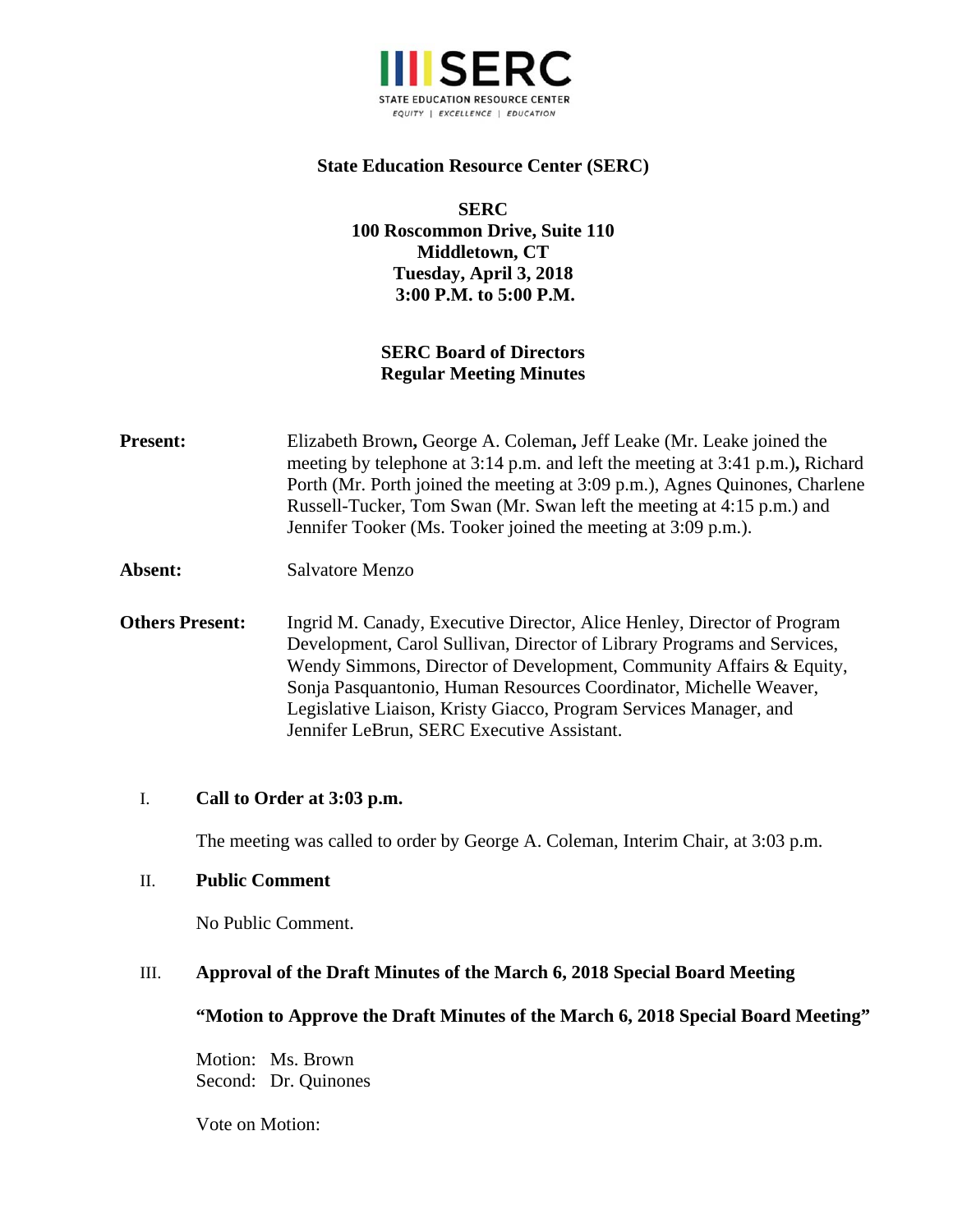In favor: 5 (Brown, Coleman, Quinones, Swan, Russell-tucker) Opposed: 0 Abstained: 0

## IV. **Debrief from Meeting with the Commissioner of Education and State Board of Education Members.**

Mr. Coleman shared that a meeting was held on March 28, 2018 with Dianna Wentzell, Commissioner of Education, Kathy Demsey, Chief Financial Officer, CSDE, Allan Taylor, Chair, State Board of Education, Estela Lopez, Vice Chair, State Board of Education, Joseph Vrabley, Member, State Board of Education, Elizabeth Brown, SERC Board of Directors, Jeffrey Leake, SERC Board of Directors and Ingrid Canady, SERC Executive Director. This meeting was held to discuss the future operations of SERC and its collaboration with the CSDE.

Mr. Coleman asked that Ms. Brown share her thoughts regarding the meeting.

Ms. Brown stated that there was a good representation at the meeting and that the conversation was open and honest. Ms. Brown stated that the Commissioner, committed to 4.2 million dollars for IDEA funding only for fiscal year 2018-2019. She shared that the CSDE expressed concern over the number of SERC staff and that the CSDE did not see that there will be funding for SERC as a Center in the future. Discussion centered on the IDEA operational costs and fee for service work. The CSDE spoke very highly of SERC and its mission and vision. There was continued conversation around the stated budget and SERC's programming.

Mr. Coleman followed the conversation by adding that he is hopeful for SERC's future funding and would like to see conversations happen more frequently between the CSDE and SERC. Mr. Coleman mentioned these conversations will allow SERC to know exactly what CSDE is expecting from SERC and how such work will occur. Mr. Coleman will be present in the future collaboration meetings between SERC and CSDE.

Mr. Coleman stated that it is apparent the State Board of Education is not fully aware of the current funding situation that SERC is facing. Mr. Coleman will suggest that the openings on the SERC Board of Directors be filled by State Board of Education Members.

Mr. Leake shared that he feels that there is a clear desire to have SERC continue its work with CDSE around IDEA. Mr. Leake is concerned about how the work will be completed with the current funding that is being discussed.

Ms. Russell-Tucker shared that she was not able to attend the meeting, but has been involved in internal conversations regarding SERC at the CSDE. It was stated that the Commissioner has implemented new procedures regarding future planning with SERC. Although 4.2 million is still the offer, a budget does not necessarily mean access to the funds should the agency remain open. During these meetings many questions were proposed around the 4.2 million dollar funding and the catch up that is needed around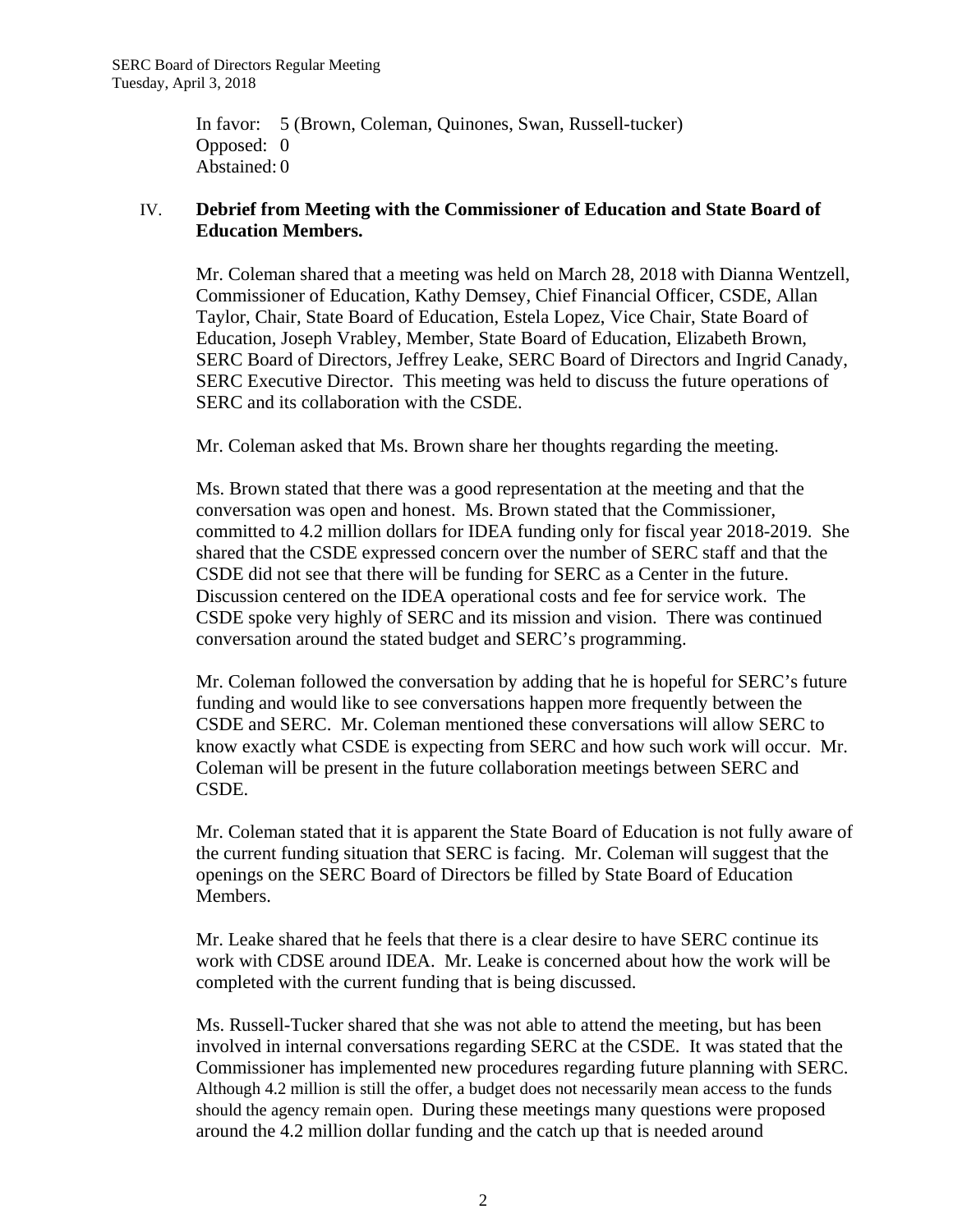programming. Ms. Russell-Tucker also informed members of the SERC Board that the Commissioner of Education is very concerned about the current rent that SERC is paying and that the CSDE is willing to assist SERC with obtaining a lower rent option. An additional meeting will be set up to continue conversations within the next couple of weeks.

There was general discussion.

### V. **Executive Session to Discuss Future Operations of SERC**

# **"Motion to enter into Executive Session for the Purpose of Discussing Future Operations of SERC"**

 Motion: Dr. Quinones Second: Mr. Porth

 Vote on Motion: In favor: 8 (Brown, Coleman, Leake, Porth, Quinones, Russell-Tucker, Swan and Tooker) Opposed: 0 Abstained: 0

The Board voted unanimously to enter into Executive Session at 3:30 p.m.

Present were Board Members Ms. Brown, Mr. Coleman, Mr. Leake, Mr. Porth, Dr. Quinones, Ms. Russell-Tucker, Mr. Swan and Ms. Tooker. Ingrid M. Canady was also present for all of Executive Session.

### **"Motion to exit Executive Session at 4:53 p.m.**

Motion: Ms. Brown Second: Mr. Swan

Vote on Motion: In favor: 8 (Brown, Coleman, Leake, Porth, Quinones, Russell-Tucker, Swan and Tooker) Opposed: 0 Abstained: 0

### VI. **Items for Discussion**

a. Future Operation of SERC

Discussed in Executive Session.

### VII. **Action Item**

a. Approval of Resolution Regarding the Future Operation of SERC